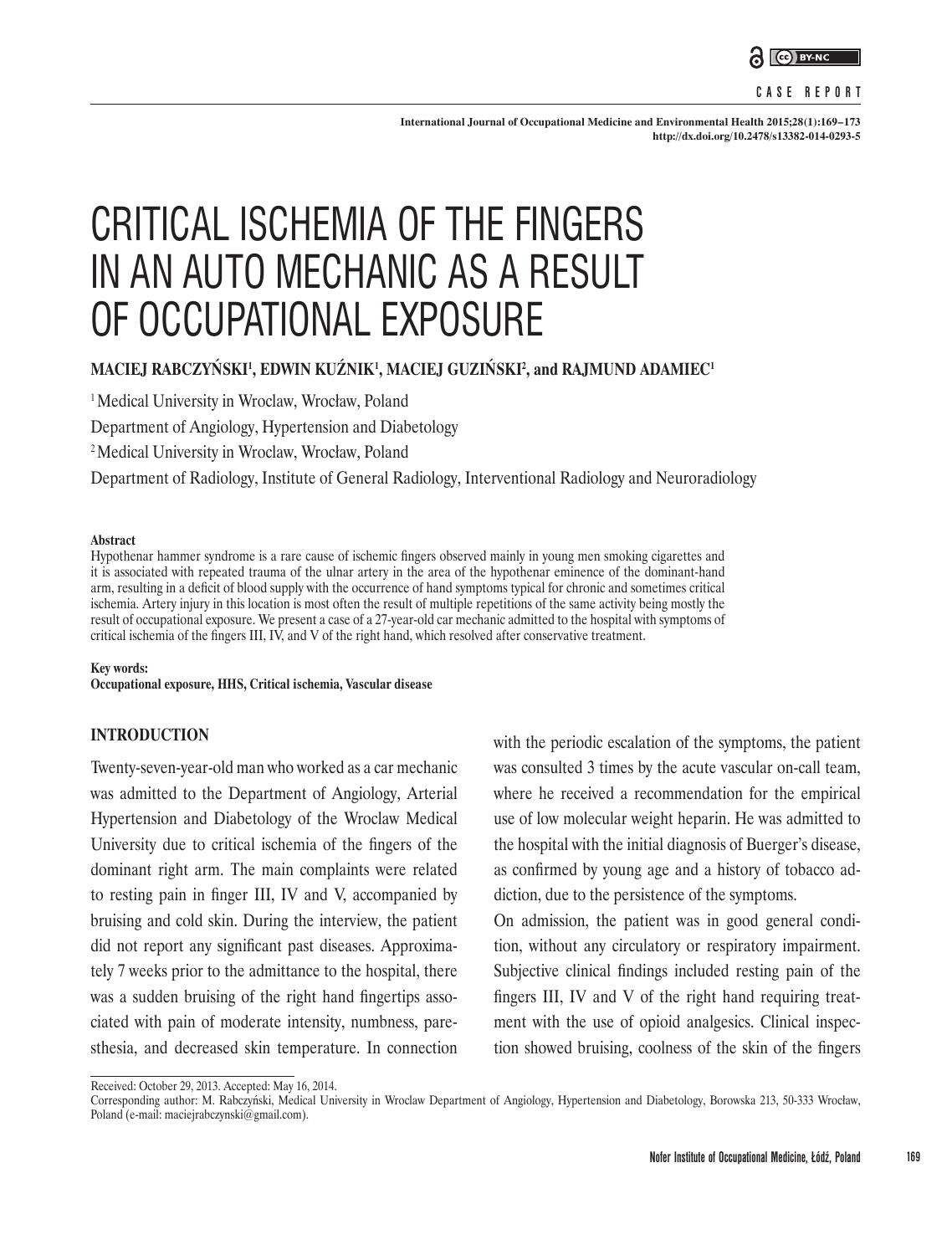III, IV and V of the right hand, callus of the epidermal tip of the previously mentioned fingers, and the presence of trophic changes on the tip of the III finger. The Allen test was positive at the distal end of the right radial artery. Pulse in the upper extremities, including the ulnar artery and the radial artery, and in locations typical for the lower extremities was palpable; there was no asymmetry in blood pressure.

The results of laboratory tests showed only mediocre hypercholesterolemia (total cholesterol = 261 mg/dl, norm: 130–200 mg/dl). The diagnosis of antiphospholipid syndrome (anti-cardiolipin and anti-β2-glycoprotein antibodies, lupus anticoagulant), systemic vasculitis (pANCA, cANCA, cryoglobulin), and systemic connective tissue disease (RF, ANA) were negative. Moderate hyperhomocysteinemia was then re-confirmed (19.24 μmol/l, norm: 5.46–16.2 μmol/l).

An investigation of the cardiovascular system for peripheral embolism was performed. Transthoracic echocardiography revealed no thrombus; an examination with the use of air contrast excluded the possibility of heart defect with a shunt. An X-ray examination ruled out abnormalities of the cervicothoracic region and bone structures of the right hand. No flow spectrum disorders of the arteries and veins of the upper limbs on both sides were found on Duplex Doppler test. No abnormalities were detected either in the vessels supplying the brain. A segmental Doppler pressure measurement on the arteries of the upper limbs showed no pathology. The findings of capillaroscopy were nonspecific; the observed changes suggested ischemia.

The detailed assessment of the peripheral vascular system of the right upper limb, especially the hand, was further augmented by 64-slice CT angiography (Photo 1 and 2). It revealed normal forearm arteries without atherosclerotic lesions and stenosis of the lumen; no aneurysms of the arm and forearm artery were present, either. However, tortuosity of the distal ulnar artery within the hypothenar eminence, after leaving the deep palmar branch and



**Photo 1.** Right-hand computed tomography angiography (CTA) – volume rendering reconstruction, corkscrewing course of the ulnar artery to the length of about 3 cm

before going to superficial palmar arch, was visualized. In this area, the ulnar artery demonstrated a slight expansion of the lumen to about 2.5 mm with an accompanying serpentine "corkscrewing" course and angular folds to the length of about 3 cm. Metacarpophalangeal arterioles to finger III, IV and V were rated as narrow, but unobstructed. Based on the data from the anamnesis, reported symptoms, physical examination, and additional results, the diagnosis of hypothenar hammer syndrome was established. The consulting vascular surgeon did not see indications for surgical treatment. Conservative treatment, including low molecular weight heparin, acetylsalicylic acid, and intravenous infusions of bencyclan, was proposed. Gradual withdrawal of the symptoms and pathological changes was obtained. Furthermore, cessation of smoking and avoidance of further mechanical injuries to this area of the hand were also recommended.

The patient remains in ambulatory follow-up. The observed symptoms gradually resolved after 2 months, there were no signs of a blood flow deficit in terms of fingers.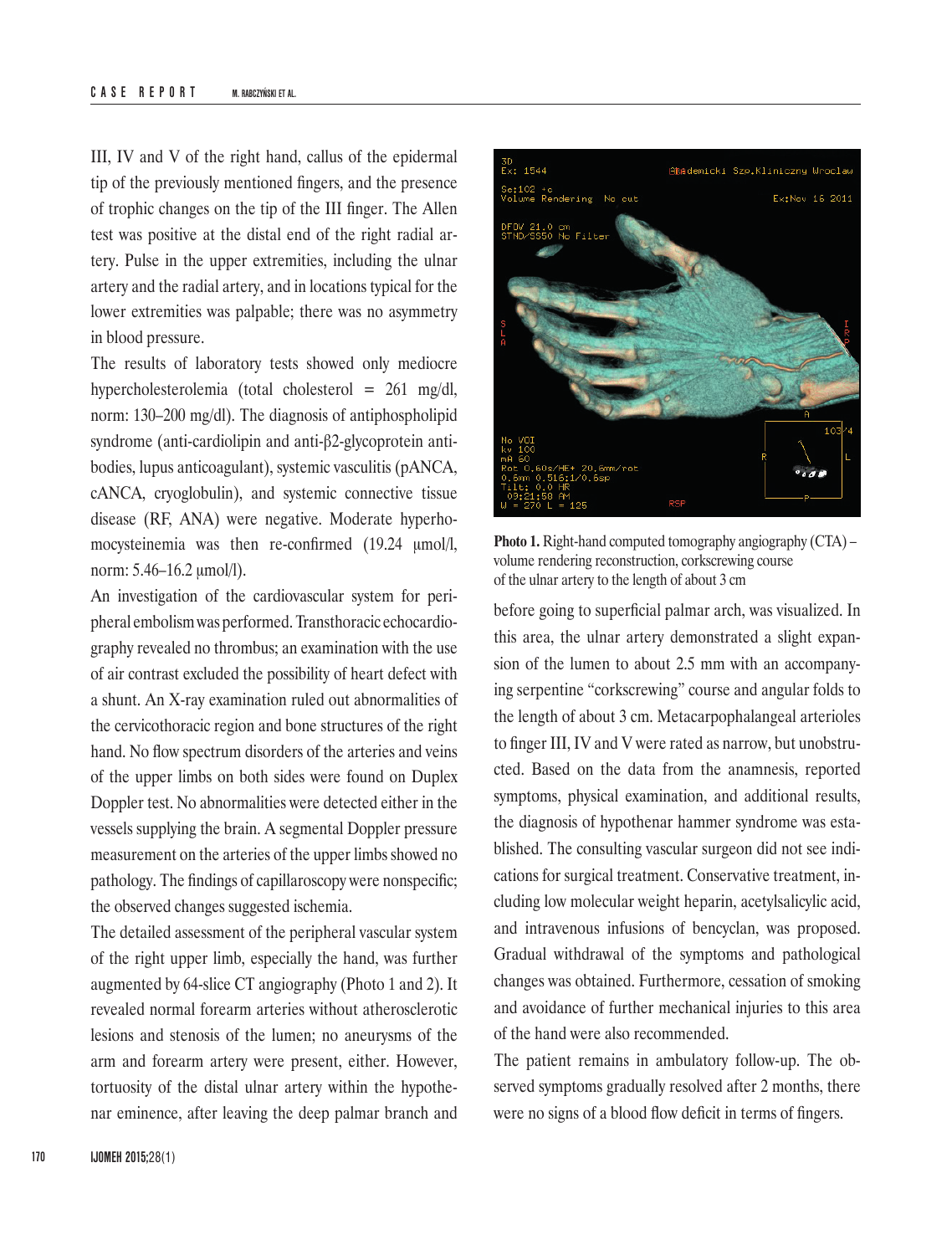

**Photo 2.** Right-hand computed tomography angiography (CTA) – maximum intensity projection (MIP reconstruction), corkscrewing course of the ulnar artery to the length of about 3 cm

## **DISCUSSION AND CONCLUSIONS**

Hypothenar hammer syndrome (HHS) is a rare cause of ischemic fingers. HHS was first defined relatively recently (1970, Conn et al.) [1]. HHS usually occurs in the dominant hand of young male smokers. Chronic traumas to the hypothenar eminence in professionally predisposed individuals (drivers, mechanics, bricklayers, carpenters), or those engaged in a number of sports (such as golf, tennis, extreme martial arts, baseball in Anglo-Saxon countries) cause chronic pressure of the ulnar artery against the hamulus (uncinate process) of the hamate bone [2–4]. The ulnar artery, and sometimes the ulnar nerve too, is compressed between the muscles of the hypothenar eminence, which act as the 'hammer', and the hamate bone, which acts as the 'anvil', resulting in the ischemia of the fingers via 2 mechanisms.

Firstly, ulnar artery aneurysm, which may be a source of peripheral arterio-arterial emboli can occur. Secondly, direct arterial endothelium damage may lead to arterial

thrombosis. The ischemic symptoms described in the literature vary in severity from chronic, manifesting when the hand is challenged by an increased effort, to critical with the presence of resting pain or trophic finger changes, which may lead to amputation of the fingers [2,5,6]. Neurological symptoms (pain, paresthesia, numbness) occur as a result of concomitant ulnar nerve injury. In the hand, the ulnar nerve runs segmentally together with the ulnar artery in the ulnar eminence created by the hamulus of the hamate bone, pisiform bone, and transverse carpal ligament, which form the anatomical Guyon's canal [7–9].

The natural course of the disease is usually similar. There are no prodromal symptoms because of rich palmar vasculature. All described signs occur in case of thrombotic occlusion or are connected with thrombotic embolization. Administration of an anticoagulant treatment may reduce the risk of finger gangrene development.

Only descriptions of individual cases of this syndrome are present in literature due to its low incidence (the second case in our department)[10]. Moreover, studies conducted in the population at risk of exposure allow for diagnosing HHS with medium severity of symptoms. Kaji et al. [11] indicate the presence of HHS in 9% of 330 employees whose work was associated with exposure to vibration. Little and Ferguson [12] demonstrated clinical and Doppler signs of HHS in 11 of 79 examined auto mechanics (14%). The differential diagnosis should include other, more common, causes of ischemic hands: Buerger's disease, primary and secondary Raynaud's phenomenon, systemic vasculitis, cardiac embolism, pulmonary arterio-arterial, arterio-arterial embolism, congenital or acquired hypercoagulability (thrombophilia), and thoracic outlet syndrome. In the presented case, young age and smoking suggested a diagnosis of Buerger's disease, but the presence of the pulse peripherally on the upper and lower limbs and normal forearm arteries visualized in ultrasound and CT angiography argued against this diagnosis. "Corkscrew" appearance of the ulnar artery in the palmar segment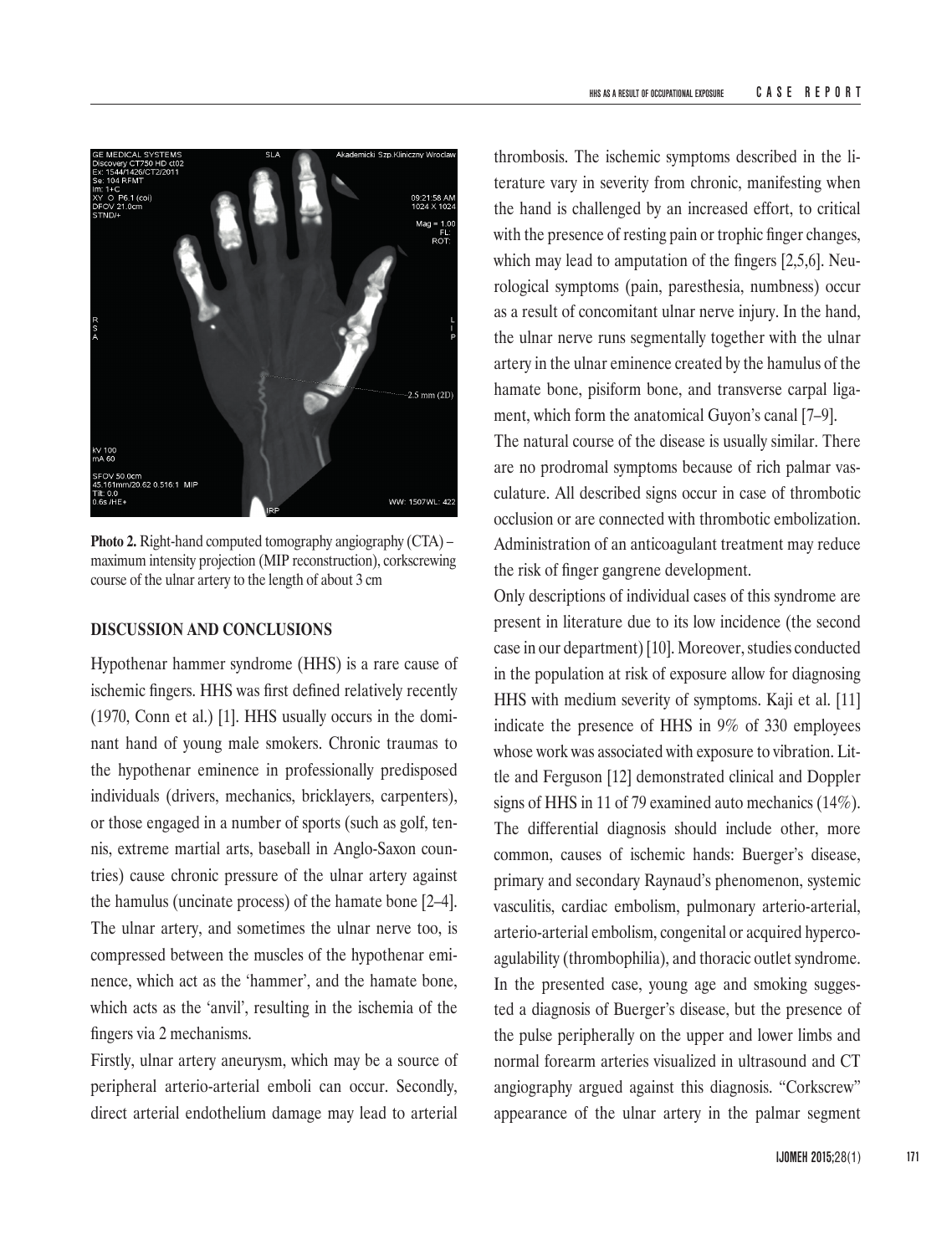is characteristic for HHS. The young age of the patient virtually ruled out atherosclerosis and its complications as the cause of the observed clinical picture.

In the thoracic outlet syndrome (TOS), neurological symptoms dominate over the ischemic ones. Also, TOS affects women twice as often as men, typically in the fourth decade of life, and the symptoms usually appear in connection with the adoption of a specific position of the upper limbs (lifting, adduction). In the course of clinically significant occlusion of the artery, asymmetric pulse of the radial and ulnar arteries with the difference in the measurement of blood pressure greater than 20 mm Hg are usually observed. In the present case, there was no evidence that the severity of symptoms depends on the position of the limbs, nor was there any asymmetry in the blood pressure of the upper extremities.

Atypical image in capillaroscopy and nonparoxysmal nature of the observed changes in the fingers without the characteristic phasic occurrence did not allow for recognizing primary Raynaud's phenomenon. Secondary causes were excluded by laboratory tests (no activation of the immune system, negative autoantibodies). Similarly, antiphospholipid syndrome was also excluded. The authors have observed, however, cases of iatrogenic closure of the radial and ulnar artery thanks to the previously performed angiography/angioplasty via the upper limb access, leading to arterial thrombosis as a result of endothelial activation. The unquestionable progress in radiological diagnostics provides very accurate assessment of the vascular anatomy. Angiography remains the gold standard; nevertheless, high resolution computed tomography, being a less invasive test, seems to have a growing importance. In our case, it was limited to the implementation of the 64-row CT angiography with a resolution of 0.6 mm. In the authors' opinion, angiography should be performed in the absence of conclusive results of computed tomography, or in the case where endovascular surgical procedure (distal embolization with the formation of trophic changes) is a treatment option.

Hypothenar hammer syndrome treatment should be adapted to the clinical picture and the severity of the local status of the fingers. Conservative treatment is mentioned in the majority of HHS cases in literature. The mainstay of treatment is to prevent further mechanical damage. In the vast majority of patients, long-term smoking or active smoking is noted in the history. The association between nicotine addiction and the pathogenesis of HHS is still unclear; however, smoking cessation is a necessity. In the absence of necrosis, a conservative therapy using low molecular weight heparin, antiplatelet agents, thrombolytic agents, and vasoactive agents (prostaglandin E1, sulodexide, pentoxifylline, bencyclane) is sufficient [7,13,14].

Surgical approach consists of thrombectomy or, if necessary, reconstructive treatment (arterial autograft, autologous venous bypass) [15,16], and is reserved for cases of critical ischemia with the presence of severe pain and advanced regressive changes in the affected fingers. Cases of HHS treated using the da Vinci robot [17] or by selective sympathetic denervation with botulinum toxin A [7] have been described, as well.

Hypothenar hammer syndrome is a rare vascular disorder. Usually, young workers are affected and the disease is connected with their professional work. The lack of prodromal symptoms did not allow for indicating the persons at risk. That is why the use of prevention measures (e.g., protective gloves) is suggested in professionally predisposed individuals who are at risk of repeated trauma to the hypothenar eminence.

## **REFERENCES**

- 1. Conn J, Bergan JJ, Bell JL. Hypothenar hammer syndrome: Posttraumatic digital ischemia. Surgery. 1970;68:1122–8.
- 2. Jagenburg A, Goyen M, Hirschelmann R, Carstens IM, Kröger K. Hypothenar hammer syndrome: Causes, sequelae and diagnostic aspects. Fortschr Röntgenstr. 2000;172: 295–300,<http://dx.doi.org/10.1055/s-2000-115>.